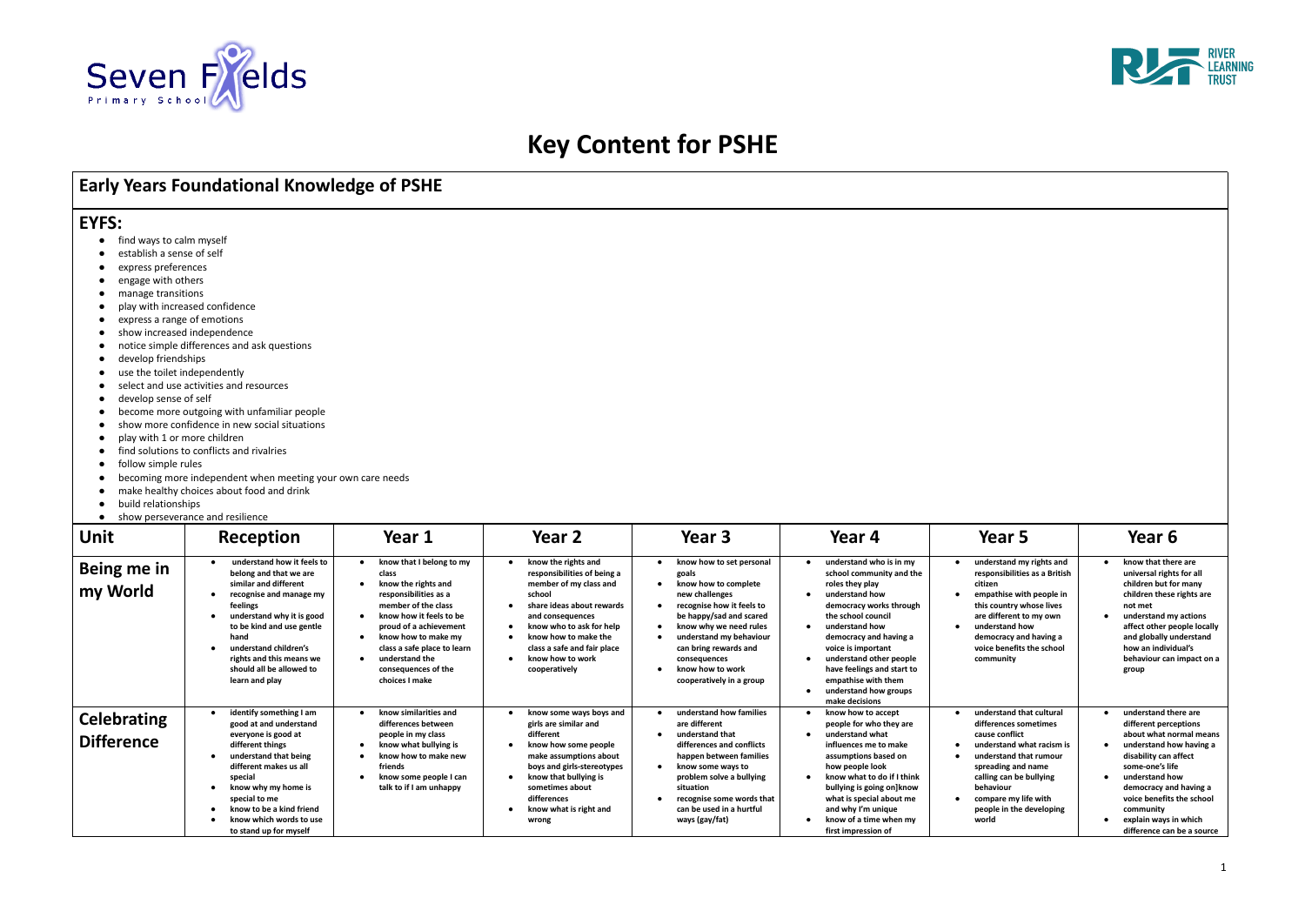|                            | when someone says or<br>does something unkind                                                                                                                                                                                                                                                                                                                                                                                                                   |                                                                                                                                                                                                                                                                                                        | know how to get help if I<br>$\bullet$<br>am being bullied                                                                                                                                                                                                                                        |                                                                                                                                                                                                                                                                                                                                                                                              | some-one changed when I<br>got to know them                                                                                                                                                                                                                                                                                                 | respect my own and other<br>$\bullet$<br>people's cultures                                                                                                                                                                                                                                                                                                                                                                                                                                                                           | of conflict and a cause of<br>celebration                                                                                                                                                                                                                                                                                                                                                                                                                                                   |
|----------------------------|-----------------------------------------------------------------------------------------------------------------------------------------------------------------------------------------------------------------------------------------------------------------------------------------------------------------------------------------------------------------------------------------------------------------------------------------------------------------|--------------------------------------------------------------------------------------------------------------------------------------------------------------------------------------------------------------------------------------------------------------------------------------------------------|---------------------------------------------------------------------------------------------------------------------------------------------------------------------------------------------------------------------------------------------------------------------------------------------------|----------------------------------------------------------------------------------------------------------------------------------------------------------------------------------------------------------------------------------------------------------------------------------------------------------------------------------------------------------------------------------------------|---------------------------------------------------------------------------------------------------------------------------------------------------------------------------------------------------------------------------------------------------------------------------------------------------------------------------------------------|--------------------------------------------------------------------------------------------------------------------------------------------------------------------------------------------------------------------------------------------------------------------------------------------------------------------------------------------------------------------------------------------------------------------------------------------------------------------------------------------------------------------------------------|---------------------------------------------------------------------------------------------------------------------------------------------------------------------------------------------------------------------------------------------------------------------------------------------------------------------------------------------------------------------------------------------------------------------------------------------------------------------------------------------|
| <b>Dreams and</b><br>Goals | understand that if I<br>persevere I can tackle<br>challenge<br>know about a time I didn't<br>give up until I achieved my<br>goal<br>Set a goal and work<br>$\bullet$<br>towards it<br>know how to use kind<br>words to encourage<br>people<br>understand the link<br>$\bullet$<br>between what I learn now<br>and the job I might like to<br>do when I'm older                                                                                                  | Identify my successes and<br>achievements<br>know how to work with a<br>partner<br>know how to face<br>obstacles and how I feel<br>when I overcome them                                                                                                                                                | identify some of my<br>$\bullet$<br>strengths as a learner<br>know what perseverance<br>understand how to work<br>$\bullet$<br>cooperatively                                                                                                                                                      | talk about someone who<br>has faced difficult<br>challenges and overcome<br>them to achieve<br>dreams/goals (disability)<br>know a dream I have<br>recognise how to be<br>motivated and<br>enthusiastic to achieve<br>new challenges                                                                                                                                                         | identify my hopes and<br>dreams<br>understand the<br>importance of focussing<br>on happy and positive<br>experiences to counteract<br>disappointment                                                                                                                                                                                        | understand dreams and<br>goals of children in a<br>culture different to mine<br>understand that<br>communicating with<br>someone in a different<br>culture means we can<br>learn from each other<br>know ways we can<br>support young people<br>here and abroad to meet<br>their aspirations e.g.<br>sponsorship<br>identify a job I can do<br>$\bullet$<br>when I grow up                                                                                                                                                           | know how to set<br>challenging goals for<br>myself<br>identify problems in the<br>world and talk to others<br>about them<br>know how to work with<br>others to make the world<br>a better place                                                                                                                                                                                                                                                                                             |
| <b>Healthy Me</b>          | understand that I need to<br>exercise to keep my body<br>healthy<br>know which foods are<br>healthy and not so healthy<br>know how to help myself<br>$\bullet$<br>go to sleep and<br>understand why sleep is<br>good for me<br>wash my hands<br>$\bullet$<br>thoroughly and<br>understand why this is<br>important especially<br>before I eat and after I go<br>to the toilet<br>know what a stranger is<br>and how to stay safe if a<br>stranger approaches me | know the difference<br>between healthy and<br>unhealthy<br>know what are healthy life<br>choices<br>know how germs cause<br>$\bullet$<br>disease and illness<br>know that household<br>products including<br>medication can be harmful<br>if not used properly<br>know how to cross the<br>road safely | understand ways to keep<br>my body healthy<br>understand how<br>$\bullet$<br>medicines work<br>understand the<br>$\bullet$<br>importance of using<br>medicines safely<br>sort food into correct food<br>groups<br>know which foods give<br>$\bullet$<br>energy<br>know some healthy snacks<br>are | understand how exercise<br>affects my body<br>know why heart and lungs<br>$\bullet$<br>are such important organs<br>know what my knowledge<br>and attitude is towards<br>drugs<br>identify things/people and<br>places I need to keep<br>myself safe from<br>understand household<br>substances can be harmful<br>if not used correctly<br>understand why and how<br>to take care of my body | recognise how to handle<br>difficult emotions<br>understand facts about<br>smoking and its effects on<br>health<br>know some reasons why<br>people start smoking<br>understand facts about<br>alcohol and its effects on<br>health<br>know some reasons why<br>people drink alcohol<br>know for myself what I<br>believe is right and wrong | know the health risks of<br>smoking and how tobacco<br>affects the lungs, liver and<br>heart<br>know some of the risks of<br>$\bullet$<br>misusing alcohol, including<br>anti-social behaviour<br>know that alcohol misuse<br>affects the liver and heart<br>know and put into practice<br>$\bullet$<br>basic emergency aid<br>procedures (including the<br>recovery position)<br>understand how the<br>$\bullet$<br>media and celebrity<br>culture promotes certain<br>body types<br>explain how people<br>develop eating disorders | know the impact of food<br>on the body<br>know about different<br>$\bullet$<br>types of drugs<br>know about drug use and<br>the effects on the body<br>particularly the liver and<br>heart<br>understand when alcohol<br>is being used responsibly,<br>anti-socially or being<br>misused<br>know and can put into<br>practice basic emergency<br>aid procedures<br>understand what it means<br>to be emotionally well and<br>explore people's attitudes<br>towards mental<br>health/illness |
| Relationship<br>S          | identify some of the jobs I<br>do in my family and how I<br>feel like I belong<br>know how to make<br>$\bullet$<br>friends to stop myself<br>from feeling lonely<br>know ways to solve<br>problems and stay friends<br>understand the impact of<br>unkind words<br>know how to be a good<br>friend                                                                                                                                                              | identity members of my<br>family and know there are<br>different types of families<br>know what being a good<br>friend means<br>know appropriate ways of<br>physical contact to greet<br>my friends<br>know who can help me in<br>my school community<br>know why someone is<br>special to me          | identify different<br>$\bullet$<br>members of my family<br>know safe forms of<br>$\bullet$<br>contact<br>recognise people who can<br>help me in my family,<br>school and community                                                                                                                | begin to understand<br>expectations of males and<br>females<br>identify and put into<br>$\bullet$<br>practice some skills of<br>friendship-take turns and<br>good listener<br>understand how my needs<br>and rights are shared by<br>children around the world<br>begin to identify how our<br>lives are different to<br>children around the world                                           | identify web view of an<br>animal rights issue<br>understand how people<br>feel when they lose a<br>special pet<br>know how to show love<br>and appreciation to the<br>people and animals who<br>are special to us                                                                                                                          | know who I am as a<br>person in terms of my<br>characteristics and<br>personal qualities<br>recognise how friendships<br>$\bullet$<br>change<br>know how to make new<br>friends<br>know how to manage<br>conflict when I fall out<br>with friends<br>understand how it feels to<br>be attracted to someone<br>and what having a<br>boyfriend/girlfriend might<br>mean<br>understand how to stay<br>safe when using<br>technology                                                                                                     | identify significant people<br>in my life so far<br>know some of the feelings<br>we can have when<br>someone dies or leaves<br>understand there are<br>different stages of grief<br>recognise when people are<br>trying to gain power or<br>control<br>understand how<br>technology can be used to<br>gain power/control and<br>how to use it positively                                                                                                                                    |
| <b>Changing</b><br>Me      | name parts of the body<br>know some things I can do<br>and foods I can eat to be<br>healthy<br>understand that we all<br>grow from babies to adults<br>know how I feel about<br>moving to Year 1                                                                                                                                                                                                                                                                | understand the life cycle<br>of humans<br>understand the life cycle<br>of animals<br>know some ways my body<br>has changed since I was a<br>baby                                                                                                                                                       | know life cycles<br>٠<br>understand the process of<br>growing from young to old<br>understand some ways my<br>$\bullet$<br>body changes since I was a<br>baby<br>recognise physical<br>$\bullet$<br>differences between boys<br>and girls                                                         | know in animals and<br>humans lots of changes<br>happen between<br>conception and growing<br>up<br>know it is usually the<br>female that has the baby                                                                                                                                                                                                                                        | understand some of my<br>personal characteristics<br>have come from my birth<br>parents<br>understand those personal<br>characteristics happen<br>because I am made from<br>the joining of their egg<br>and sperm                                                                                                                           | have some awareness of<br>my own self image<br>explain how a girl's body<br>changes during puberty<br>understand the<br>importance of looking<br>after yourself physically<br>and emotionally                                                                                                                                                                                                                                                                                                                                        | know how to develop my<br>self-esteem<br>understand how I feel<br>about the changes that<br>happen to me during<br>puberty<br>explain how girls and boys<br>bodies change during<br>puberty                                                                                                                                                                                                                                                                                                 |

2

#### Seven Fields Primary School 2021